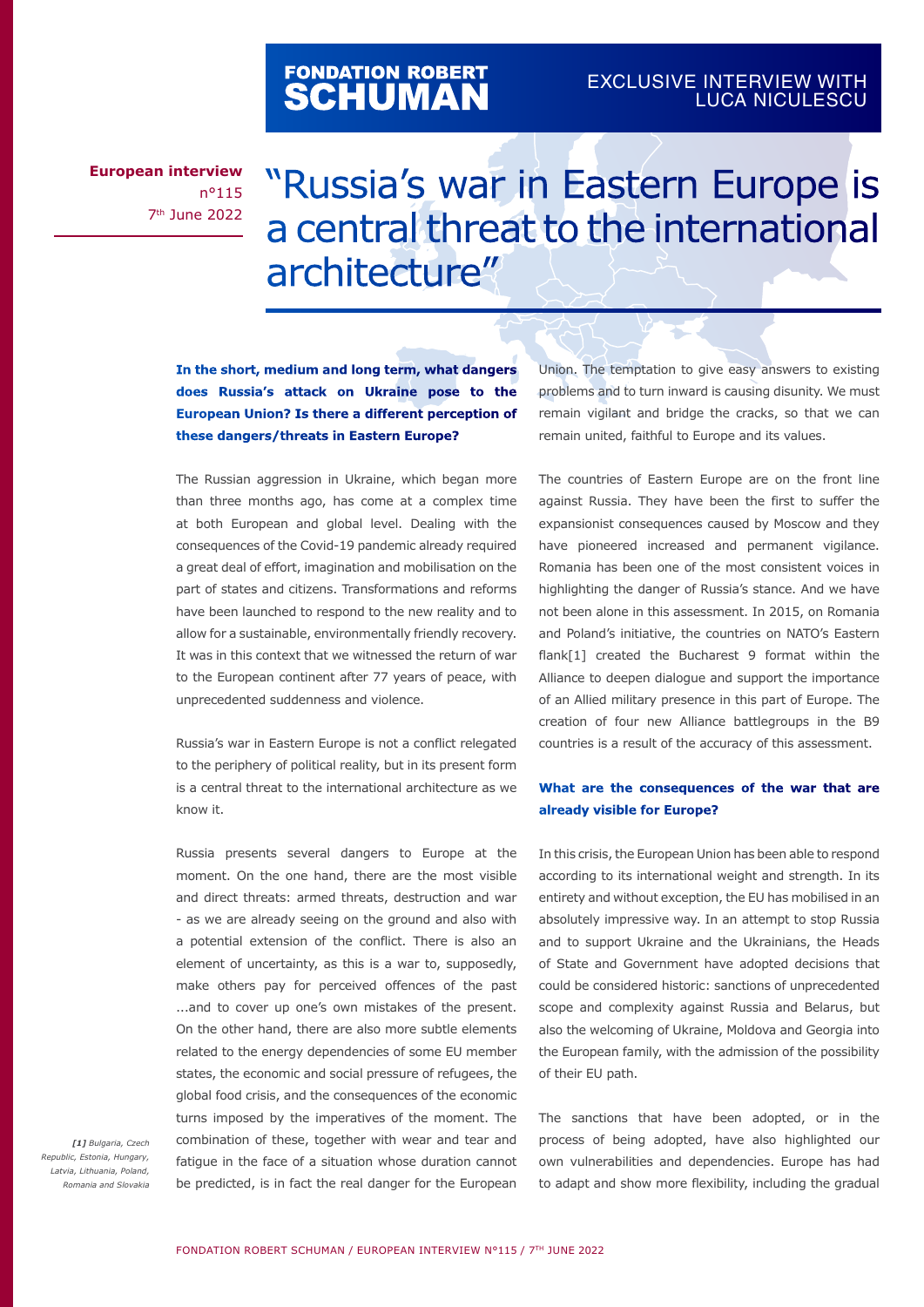#### "Russia's war in Eastern Europe is a central threat to the international architecture"

renunciation of Russian oil and gas imports. The purchase of gas sold by the United States is an important first step, as is the diversification of supply sources and the use of climate protection solutions.

At the same time, Europe will have to give serious thought to energy, food and digital sovereignty, which are key points towards greater European resilience.

Security in Europe is another subject for reflection, to which we will have to devote all the necessary time and resources. We need a Europe that can tackle multiple challenges, while maintaining a balance with NATO and with our transatlantic partners. The stability and sustainability of the model identified will shape our future.

#### **Has the possibility of an escalation of the conflict strengthened NATO and made it imperative to build European defence? How will the two fit together?**

Russia's aggression against Ukraine has turned the structure of European security upside down, forcing us to rethink and enrich its foundations. The Allies have reasserted their cohesion and unity to a remarkable degree. At the same time, they have accelerated the process of transformation and long-term consolidation of NATO's deterrence and defence posture on the Eastern flank and in the Black Sea basin.

The establishment of four new Battle Groups, including one in Romania with France as the lead nation, is a concrete step of this development. It is an important and direct contribution to the strengthening of security with the guarantee of a united, balanced and integrated approach along the entire Eastern flank.

In addition, the deteriorating security environment has prompted two neutral states - Finland and Sweden - to apply for NATO membership. The enlargement of the Alliance with these two new members would make it a stronger player.

The European Strategic Compass, adopted by the 27 Heads of State and Government at the European Council on 24 March 2022, states that the increasingly hostile security environment requires us to increase our capabilities and resolve to act, to strengthen our resilience, solidarity and mutual assistance. The Compass has a significant potential to strengthen EU-NATO cooperation, building on the central role of the North Atlantic Alliance in collective defence. Stronger interaction should target effective practical measures, bypassing parallelisms and ensuring the inclusiveness of European cooperation.

**In response to Finland and Sweden's official request to join NATO, Vladimir Putin maintained that this decision «will lead to a response» on Russia's part. In your opinion, should this be seen as a real threat or as an attempt to intimidate?** 

The Russian President's position once again betrays his ignorance of the fact that no country should be intimidated or threatened due to the sovereign decisions it makes about its own future.

Finland and Sweden are Member States of the European Union and therefore enjoy real European solidarity. In practice, EU member states, like NATO member states, already use the same set of forces and capabilities.

In the natural logic of things, these elements should be inhibitors of any possible intention to engage Russia in irresponsible military adventures in northern Europe. It is also true that Vladimir Putin is a rather unpredictable leader, as he has proven, including in the case of the invasion of Ukraine.

What is certain at the moment is that the Russian president is using non-military means - in the arsenal of rhetoric, in the field of energy, perhaps in cyber security to try to discourage Finland and Sweden from continuing along the path they have democratically chosen.

### **How can France and Romania work together in their efforts to support Ukraine and how can French engagement in Central and Eastern Europe be strengthened?**

Romania and France are working together to support Ukraine through bilateral cooperation, and the European and allied dimensions. The dialogue between Bucharest and Paris shows our common will to work towards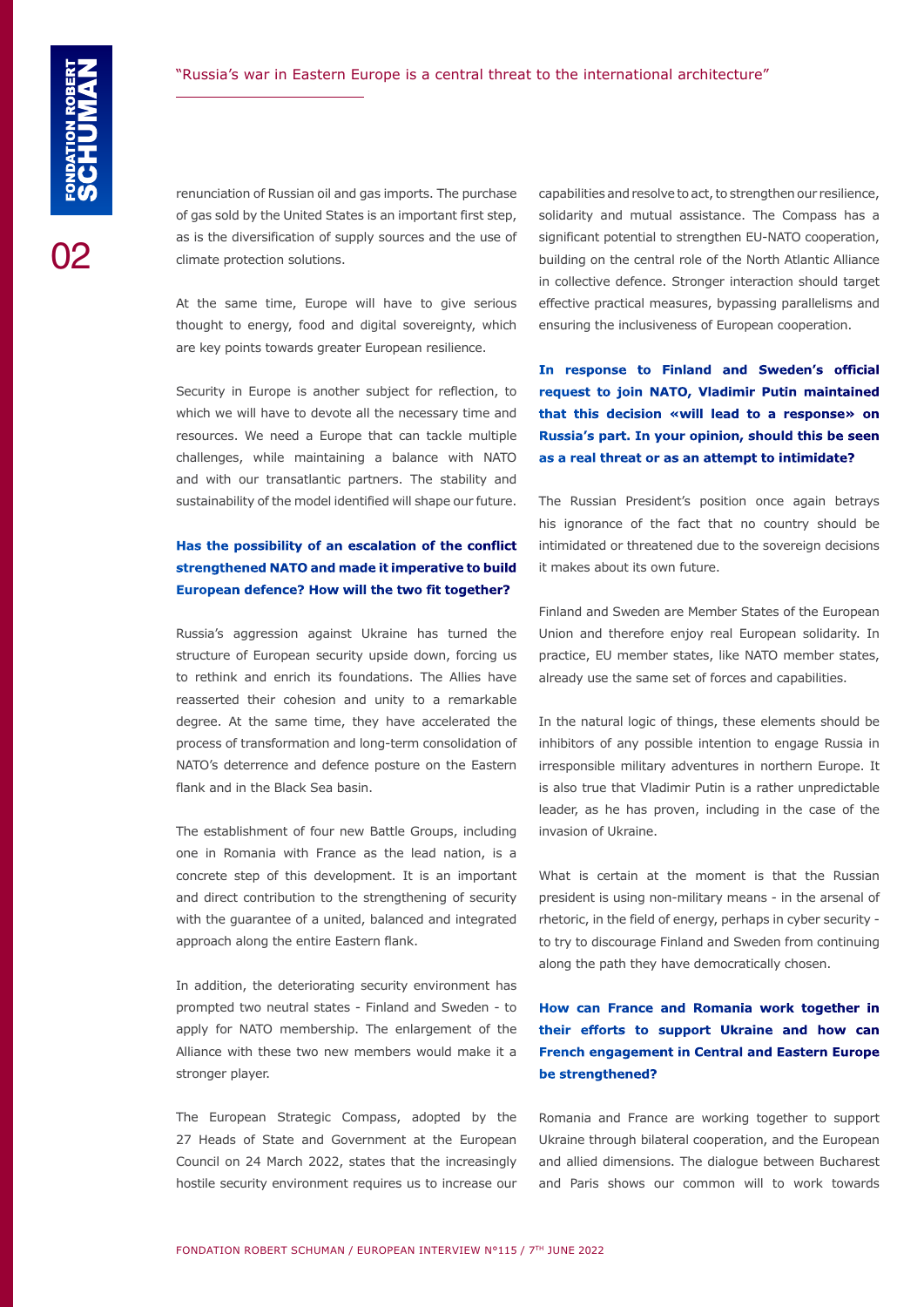stabilising the region and consolidating its security. Both countries have mobilised, at all levels, to send humanitarian aid to Ukraine, as well as equipment and intervention vehicles.

At European level, Bucharest and Paris have acted together to support Ukraine. Together, we have contributed to decisions to provide humanitarian, economic, civil protection and energy assistance. This mobilisation has not been limited to Ukraine alone. The effects of the war and the sustained flow of refugees have had significant impact on the Republic of Moldova, located between Ukraine and Romania. The joint Romania-France-Germany Platform for Support to R. of Moldova (PSM) initiative launched last April brings together states, financial institutions and international organisations to provide coordinated responses to the needs expressed by the Moldovan authorities.

Ukraine has applied for membership of the Union. At the Versailles Summit on 10 and 11 March, the Heads of State and Government recognised Ukraine's membership of the European family. They also mentioned the Council's request to the Commission to present its opinions on the membership applications of the Republic of Moldova and Georgia. Of course, there are nuances in our views on this subject. But we are ready to work together to identify the best approach to the European perspective of our three Eastern associate partners, in line with their strategic choice, which requires a unified response from the European Union.

In the field of security, Romania and France will continue to consolidate defence capabilities in the region. The NATO Summit of 24 March - the second since the Russian invasion of Ukraine - provided an opportunity for the Allies to demonstrate their unity and their resolve to coordinate and act. And I would like to take this occasion to thank France which, in the aftermath of the conflict, decided to send several hundred troops to Romania, following President Emmanuel Macron's January announcement to strengthen the Alliance's Eastern flank. The first French soldiers of this new contingent arrived in early March. France, by the way, is the framework nation for the Allied battle group on Romanian territory. Its size will be further expanded before the end of the year.

France and Romania are cooperating together also in informal structures such as the B9/Bucharest9 format, or the "Quint+"[2].

All of this is also reflected in an extremely intense bilateral agenda, with many visits by French officials to Bucharest and vice versa. Our strategic partnership has become even more strategic, in every sense of the word.

**As the annexation of Crimea in 2014 showed that the Black Sea is a strategic geopolitical, commercial and military location for Russia. From a Romanian perspective, what are the current issues in the Black Sea, in the context of the conflict in Ukraine?**

The Russian invasion of Ukraine turned the Black Sea into the hottest spot on the planet in 2022, a geopolitical crossroads generating challenges with multiple stakes. Since the beginning of its membership of the European Union, Romania has been the promoter of stronger cooperation around the Black Sea and of a more active European policy in this respect. This is because of the region's development potential, but also because of the threats posed by the «frozen conflicts», which Russia has been fuelling for several decades.

Since 2008, and Russia's invasion of Georgia, Romania has highlighted the need to recalibrate the EU and NATO's position in the region. In relation to the new security reality, it is now vital to transform and consolidate NATO's long-term deterrence and defence position, especially on the Eastern flank and the Black Sea.

Romania now has a real opportunity to stimulate a strengthening of NATO's position and, consequently, to attract to its territory several military contingents and permanent equipment that will offer the region real protection. The new Allied posture would turn the Black Sea and the surrounding states into a key point for the defensive position of the Allied countries. The security of the Black Sea is inextricably linked to the reinforcement of permanent NATO troops and military equipment in Romania itself and, consequently, on the Alliance's Eastern flank.

*[2] The classic Quint format (Germany, France, Italy, UK, USA,) occasionally invites Romania and Poland to discuss the war in Ukraine.*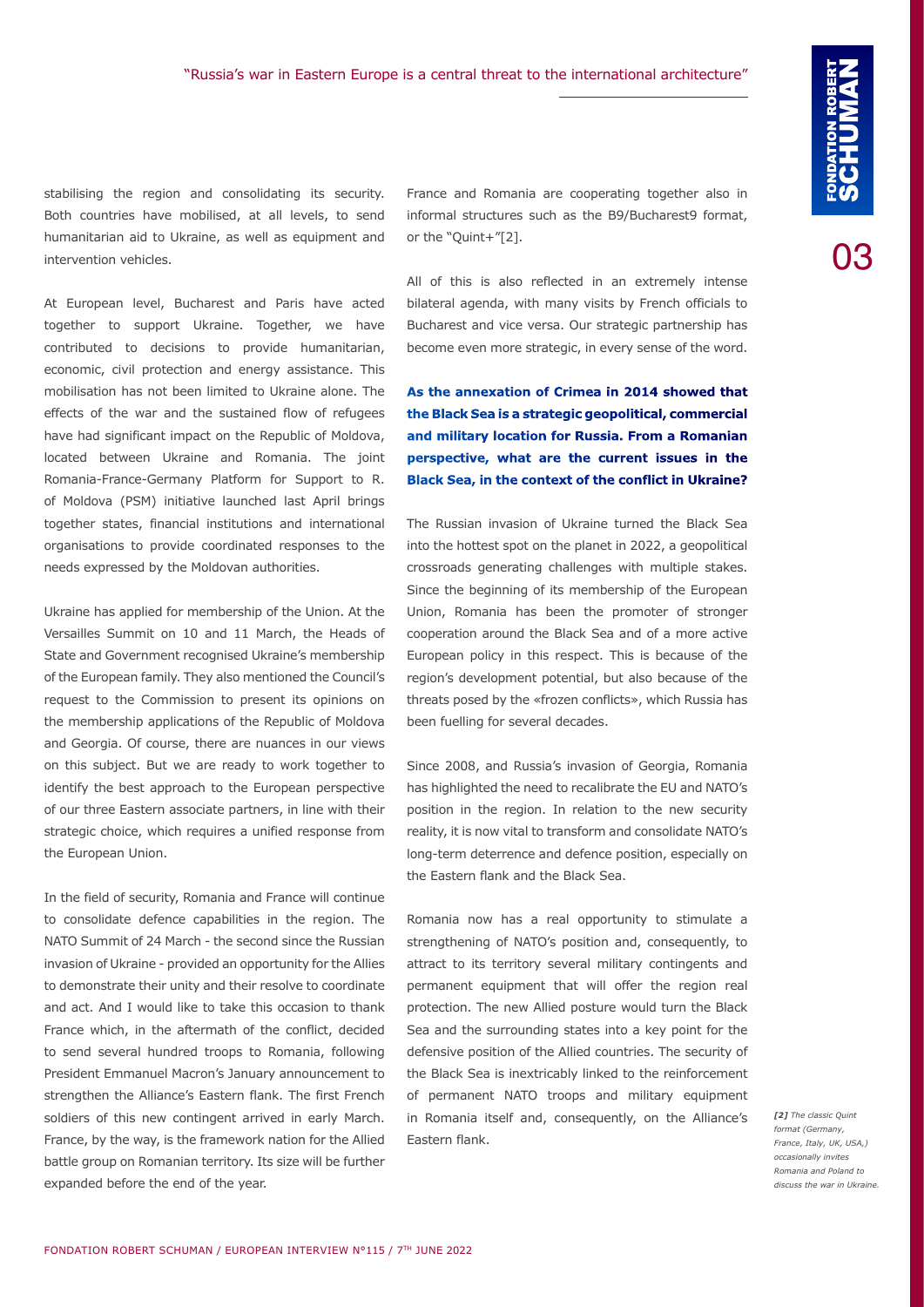Coming back to Romania's priorities on the Black Sea, I would like to add that the Romanian Foreign Minister, Bogdan Aurescu, always stressed, before the war, the need for a long-term strategy for the region, based on several dimensions: strengthening and adapting NATO's deterrence and defence position on the Eastern flank; an enhanced engagement with the EU and NATO's Eastern partners, including a strengthened dimension of security cooperation, as part of a broader approach to strengthening Euro-Atlantic values and the security community; advancing economic development opportunities in the region; developing strategic transport infrastructure for increased European interconnectivity; promoting and defending democratic values, the rule of law and the fight against corruption; and systematically pursuing the resolution of protracted conflicts. Now we see how the Russian invasion of Ukraine has accelerated all of these dynamics and objectives, to Russia's dismay.

#### **Based on your experience, what role can diplomacy play at a time when peace negotiations between Ukraine and Russia have stalled?**

Diplomacy must remain the main instrument for resolving conflicts. Unfortunately, diplomatic values and norms have been flouted by the Russians. In times of war, diplomacy can only play its role when one side gives in, or when both sides are at their wits' end. This is not the case in Ukraine.

It is clear that a substantive negotiation for the settlement of the conflict between the two sides can only take place if there is a complete ceasefire in Ukraine and if, in part or in full, as requested by the Ukrainian side, Russia withdraws from at least where it was on 24 February. However, we note that these conditions are not met at present. It is therefore difficult at this stage to analyse and draw conclusions on the prospects for negotiations. Of course, the two sides are still in contact with each other, at a distance, in various forms, but it is clear that we cannot talk about real negotiations. For the time being, there is still deadlock. Each party is asking for its own guarantees, which the other party considers impossible to negotiate, which are insurmountable, in other words a red line. And in diplomacy, when there is a red line, you have to identify a compromise at some point.

There must always be room for negotiation, diplomacy must always have a chance. What is very important is that the negotiation process continues, when, of course, the conditions are right.

In my opinion, one of the most important conditions for the resumption of the negotiation process and the chances of achieving a substantial result is a general ceasefire in Ukraine and also a withdrawal of Russian troops at least to the positions prior to 24 February. This would be the beginning of a context that would favour the resumption of negotiations and their development in a much more serious logic than before. Diplomacy has not said its last word.

#### **How is Romania dealing with the reception of Ukrainian refugees on its soil? How do you envisage this reception in the long term?**

Russia's aggression in Ukraine has created the largest humanitarian crisis in the world: 8 million people displaced within Ukraine and more than 13 million people stranded in war-affected areas. In addition, over 6.3 million people have left Ukraine.

Romania has witnessed the entry of more than one million people from Ukraine, of whom almost 100,000 have chosen to stay. These are mostly women, children and the elderly. More than 65,000 citizens of other countries, residents or students in Ukraine, have passed through Romania and received assistance to return home. Representatives of more than 20 diplomatic missions in Kyiv were also safely evacuated to Romania.

The measures introduced by the Romanian authorities range from accommodation, access to employment, education - at all levels, including university, health and social welfare services. Temporary protection has been established and is being managed in cooperation with the European Asylum Agency. Those who chose not to stay were provided with free rail transport that was coordinated with neighbouring countries. A humanitarian logistics centre has been set up in northern Romania to collect and deliver international humanitarian aid to those who have stayed in Ukraine. More than 125 trucks of humanitarian convoys have already passed through this centre.